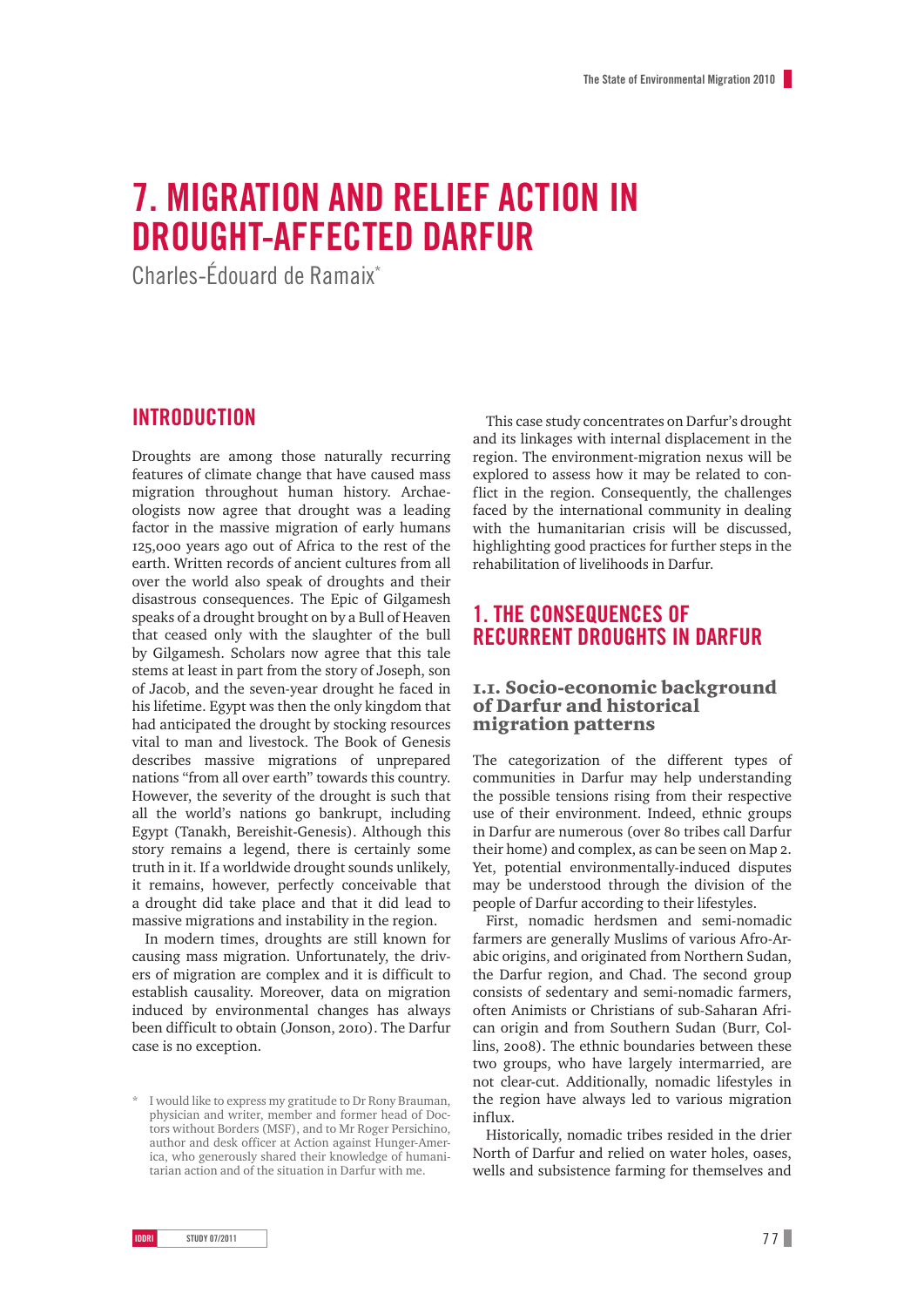**Map 1.** Darfur, Sudan and neighboring countries



Source: Wikipedia, 2011

their herds. During the dry season, they would travel southward with their animals into the more temperate Southern farmlands and would migrate back North with the onset of the rains. Jonsson (2010) notes that the high degree of mobility of these populations is their strategy to cope with the high variability of the local climate.

Traditionally, only men would travel southward with the herds. Women and children would remain behind to tend the crops. These seasonal cycles corresponded to harvest seasons, historically. However, as drought worsened, the need for agricultural labor in Northern Darfur dwindled. (Burr, Collins, 2006). Indeed, in the 1980s, cyclical droughts began to plague Northern Darfur and its water holes and seasonal rivers vanished. The initial effect was crop failures. Those left behind were unable to feed themselves and their herds. As a result, the population was pushed away from home and pulled south, where they searched for fertile land to pasture. What had started as a traditional seasonal migration pattern involving adult men eventually became a permanent migration involving whole families (Bond, 2005).

### 1.2. Environmentally-induced migration patterns

Migration in Darfur may indeed obey to the push and pull theory, theorized by Lee (1966). Indeed, Lee's law distinguishes two types of factors that lead to human migrations: push factors involving deteriorated living conditions and pull factors attracting migrants by safer livelihoods. In the Darfur case, push factors would include desertification, famine or drought, natural disasters, and war, all of which were more prevalent in Northern Darfur. Thus, in Darfur, many migrants would have been pulled to the relative peace and prosperity of Southern Darfur.

Over the years, not only did rainfall patterns change, but rainfall also declined drastically.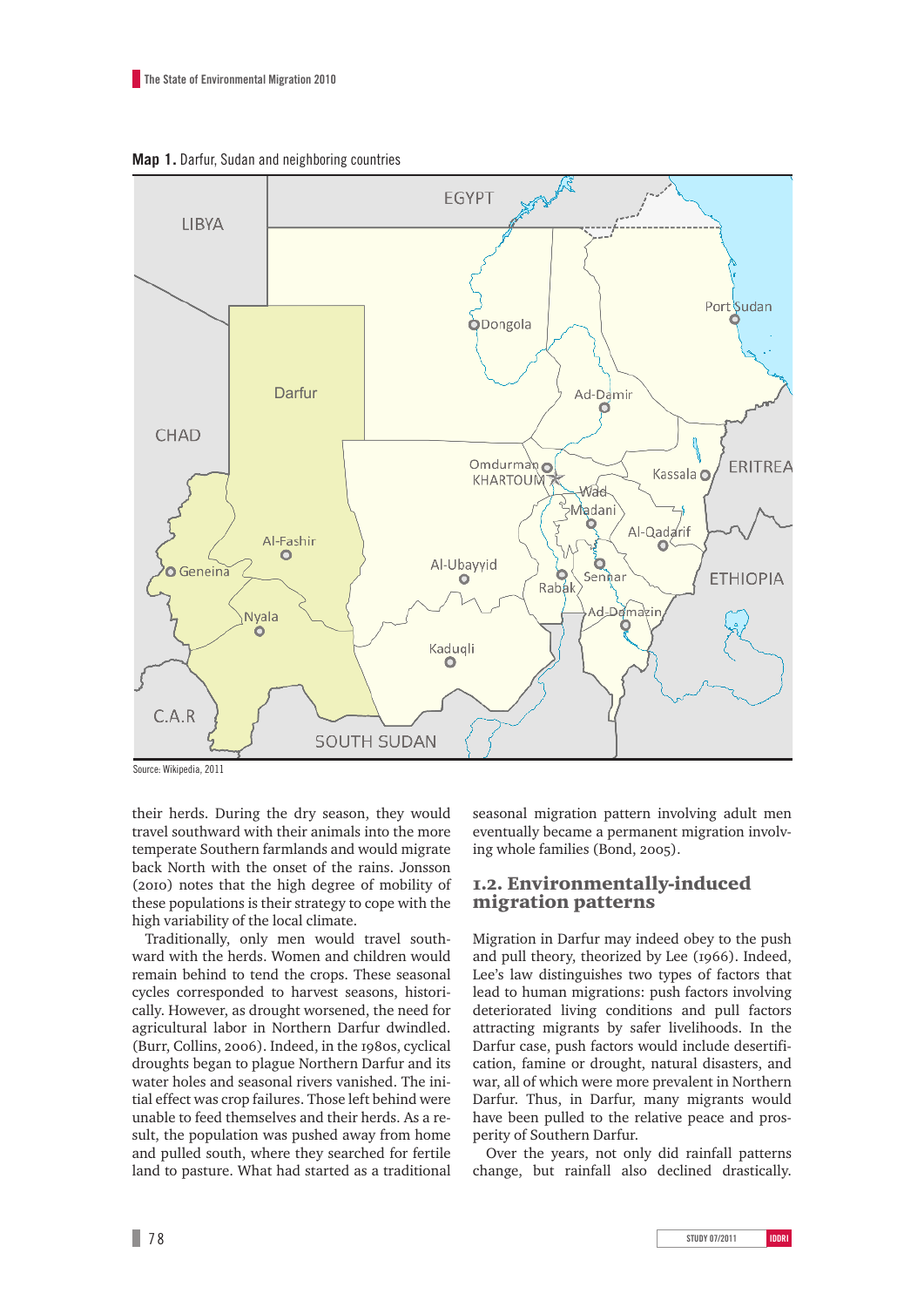

Source: Miller, 2004.

Repeated years of droughts induced desertification and environmental degradation and damaged the ecological balance, which once existed between sedentary agriculture and nomadic pastoralism (Braun, 2006). Ever since the mid-1980s, reoccurring periods of cyclical drought (1983, 1984, 1985, 1987, 1989, 1990, 1997 and 2000) have caused crop failure, loss of livestock and pastureland, and severe environmental degradation (Morrod, 2003). At the same time, even when the rains do not fail, the rainy season has shrunk from five months (May through September) to three (June to August; Bonde, 2005). By the mid-1980s desertification had become so severe that even the poorest populations migrated to escape starvation – confirming the understanding of migration as an adaptation strategy (Martin, 2007).34

Consequently, a snowball effect took place, when the nomadic herdsmen expanded the range of their circulatory migration routes and brought

<sup>34.</sup>Yet, this linkage is always complex to directly address. Indeed, because of the relationship between agricultural labor and climate, it is difficult to assign these sorts of migrations to "climate" or "economics." Additionally, as droughts are slow-onset events, it is very difficult to assign direct causality between environment crisis and migration. Further complicating matters, migrationrelated drought does not typically happen at the peak of the drought, but rather just before or after conditions are at their worst (Gemenne, 2009).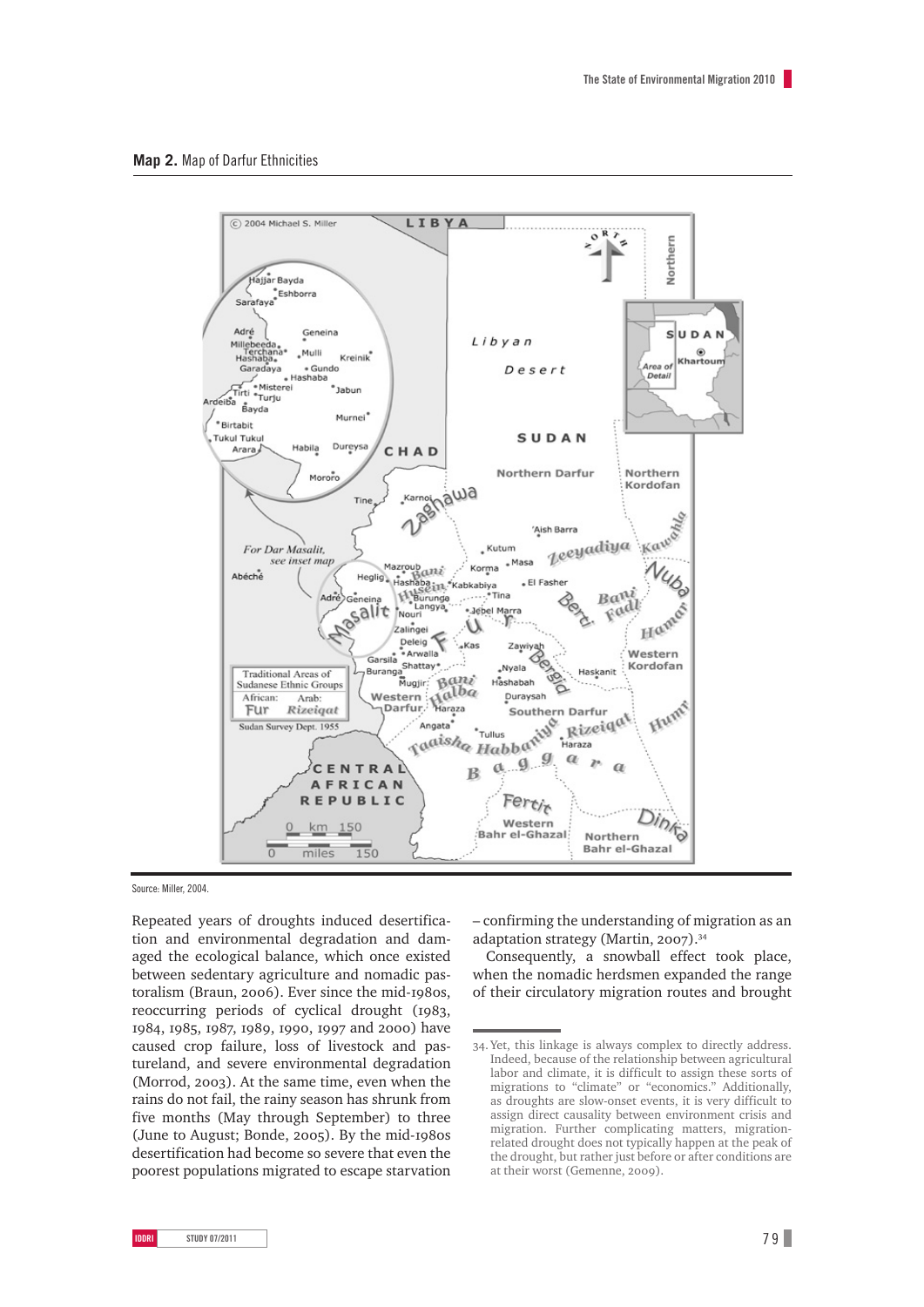along their whole families in search of water. It resulted in over-grazing the little arable soil that remained throughout Northern Darfur and the disappearance of the little plant life that had survived the drought. In turn, this increased erosion and exacerbated the desertification process. Migration snowballed as those who had not yet migrated did so in response to desertification in the North. More migrating pastoralists in turn caused shortages of food and water; herders began to roam hundreds or thousands of kilometers in search of water and pasture land (Teklu, von Braun, Zaki, 1988). Even through the 1980s, however, migration remained highly seasonal: as shown in Figure 1, migration typically peaked in early fall.

**Figure 1.** Arrival Time of Displaced Populations around Omdurman in 1984

| <b>Month</b>    | <b>Percentage of Population</b> |
|-----------------|---------------------------------|
| <b>March</b>    | 0.9                             |
| July            | 3.0                             |
| August          | 5.6                             |
| September       | 34.0                            |
| October         | 40.9                            |
| <b>November</b> | 10.4                            |
| <b>December</b> | 5.2                             |

Source: Khalil, 1987.

Pull factors that made other parts of Sudan more attractive were partially climate-related: less desertification and more natural resources. As long periods of drought extended over Darfur, the Nomads, originally from the North, lost most of their livestock and sought other employment in the South. However, the dramatic decrease in rainfall in the 1980s resulted in a drastic decrease in crops produced by the Southern Darfur farming community*.* At that point, Southern Darfur had become overpopulated while its available natural resources had susbstantially diminished (Bilsborrow & de Largy, 1990).

#### 1.3. Drought, Migration and Conflict

Throughout history, different Darfuri ethnic groups had usually cooperated and lived together. However, when resource scarcity became an issue, it led to an upheaval among pastoralists who could no longer maintain their nomadic way of life because of the lack of both grassland and water (Burr, Collins, 2006).

By 1966, when the drought seemed at its worst, migration continued into areas in Southern Darfur populated by Christian and Animist populations. The two groups, even though competing over resources, traditionally depended on each other for survival. Pastoralists relied on the farmers' land and water, and farmers, in turn, relied on the nomads' herds to fertilize their land and carry their crops to market. Nevertheless, as the migrations towards the South continued, local officials imposed heavy taxes on the migrants. This aggravated the situation and led to rioting. Subsequently, tensions escalated as Southern officials fired on the rioters, killing more than 500. Muslim leaders in the North declared jihad against Southern populations in response, and one of Africa's longest and bloodiest civil wars erupted (Teklu, von Braun, Zaki, 1988).

 In the 1980s, the government of Sudan suppressed the tribal councils that had for centuries been mediating disputes between the various ethnic groups and replaced them with government programs just at the time a severe drought hit Darfur. In the absence of a legitimate and fair system to resolve conflicts, social tensions escalated (Power, 2004). Furthermore, the Sudanese government dealt with the crisis by forcing relocation of IDPs, often to desert and barren areas (UN, 2005). In 1983, the civil war reignited. A peace agreement signed in 2005 ended this second phase of the Sudanese civil war.

Climate is not solely responsible for the conflict in Darfur. It is safer to argue, as Etienne Piguet does, in his 2009 UNHCR report, that environmental factors were a significant contributor to migration, which in turn was a major factor in causing the conflict. Meanwhile, Jonsson (2010) argues that environmental change leads to migration when it is magnified by underlying social and economic factors. This framework is useful, in that it enables more complex analyses of the phenomenon. This structure also allows for the consideration of migration as an adaptation strategy, particularly (as in the case of Darfur) when few other options exist.

## **2. Facing drought: policy responses**

### 2.1. Humanitarian relief

The 1968-1973 Sahel droughts had localized impacts throughout Darfur. However, no aid relief was provided. In fact, between the mid-1950s and early 1980s, no institutions whatsoever provided help. The droughts of 1982-84 and the great famine of 1984-85 revealed the inability of the rural population to subsist on its own. The onset of the famine had been predicted by 1983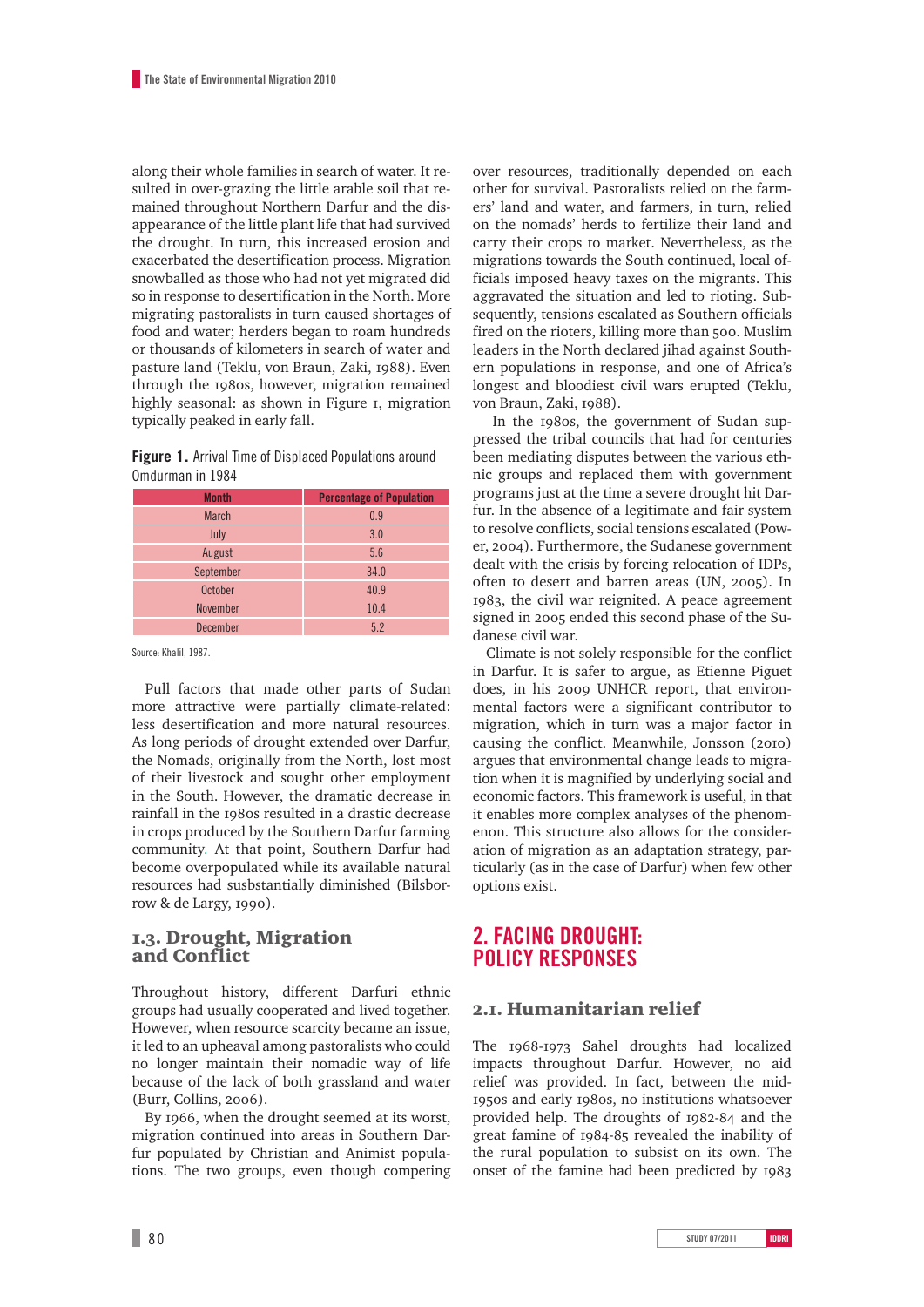as northern populations had been moving south on a permanent basis (Teklu, van Braun, Zekly, 1988). In the 1980s, there were three major aid efforts in response to major crop failures. The first significant program was initiated in 1984 and ran through 1986.

Another crop failure in 1987 prompted a second relief operation. In response to this humanitarian crisis, in which over 200,000 people died of starvation, a relief operation in southern Sudan was coordinated by Operation Lifeline Sudan (OLS). Established in 1989, OLS is a consortium of U.N. agencies and three dozen nongovernmental organizations (NGOs) that operate in both government and rebel-controlled territories (Dagne, 2006).

It rained in 1988, the crop was good, but the next two consecutive years involved bad harvests because of severe droughts and necessitated a third wave of aid in Darfur. All these operations were about relief and did not involve much development aid. International recognition with regard to the underlying patterns of drought, migration, livelihood loss, and civil war was also quite low and full awareness did not emerge in the international community until the year 2000 (Blogicus).

The international aid actors faced in the years 2000s the dilemma of a complex emergency. Indeed, NGOs did what they could to face the emergency. For decades, Darfuris were provided with food in emergencies, with NGO actors believing that they would eventually find a viable way of supporting themselves. Analysts now agree that this was a misjudgment: had drought relief been instituted earlier on, it would have prevented the crisis scale of the past ten years (Anderson, 2004; Connell, 2004; Malek, 2005).

By 2006, despite the escalation in the number of climate migrants living in poor conditions, and professed commitments by the international community to help alleviate the suffering, the UN had taken only a few steps. The African Union Mission dispatched a small contingent of approximately 1,500 peacekeepers to deal with the violent conflict. However, due to these limited human resources, they were not able to achieve significant results. Living conditions continued to be appalling for the IDPs who remained targets of violent crimes, often from government officials. The UN Security Council failed to impose serious sanctions on Sudanese officials for their abuses of power. Furthermore, it did not authorize the use of force to protect civilians.

The first step in mounting a humanitarian intervention was UN Resolution 1556, proposed by the United States, which suggested sanctions on Sudan for war crimes, demanded Sudan disarm militants in Darfur, and dispatched international monitors. The problem was that these monitors were sent to watch the conflict, not to tackle its primary causes.

#### 2.2. Adaptation and development strategies

Starting in 1986, the regional government had implemented a rehabilitation project. The primary goals of this project were to restore the degraded natural environment through rehabilitation of forest and natural pasture, improve availability and distribution of the rural water supply, promote agricultural production, and provide support for households targeted for resettlement (Teklu, van Braun, Zekly, 1988).

In 1988 and 1989 a project to replant gumarabic trees and other forest plants was undertaken by UNDP in villages with little tree cover. This project was intended to reverse the effects of drought, desertification, and overuse of tree products on the tree population. By 1989, the project had helped over 12,000 farmers, but the demand was much higher still. Not enough acacia trees were planted due to lack of funds. Also, the local population used them for cooking purposes before the trees had reached maturity, a period that averages between six to eight years *(*Teklu, van Braun, Zekly, 1988).

UNICEF and Oxfam also targeted additional programs at low-income, female-headed households with no livestock. Women were chosen because they have the most impact on child nutrition. By 1989, 400 female-headed households had each received two breeding female goats under the condition that they would use the goats to feed their children and not for sell. The project had positive economic effects and again there was great demand from other women to participate in the program; however, there was not enough money to meet such demand *(*Teklu, van Braun, Zekly, 1988). Other projects in this program included home garden development, irrigated culture, and grain storage. However, the NGOs again had a limited capital budget for the projects and could only offer them to a small portion of female-headed households. These projects were also put in jeopardy due to the persistent droughts (Teklu, van Braun, Zekly, 1988).

In 1986, the Sudanese government called for a broad-based strategy for sustainable growth in traditional, rain-fed agriculture. Again, drought, famine, migrations, and conflicts impeded the development of this program. Finally the military coup of 1989 put a stop to most development programs in the region (Teklu, van Braun, Zekly, 1988).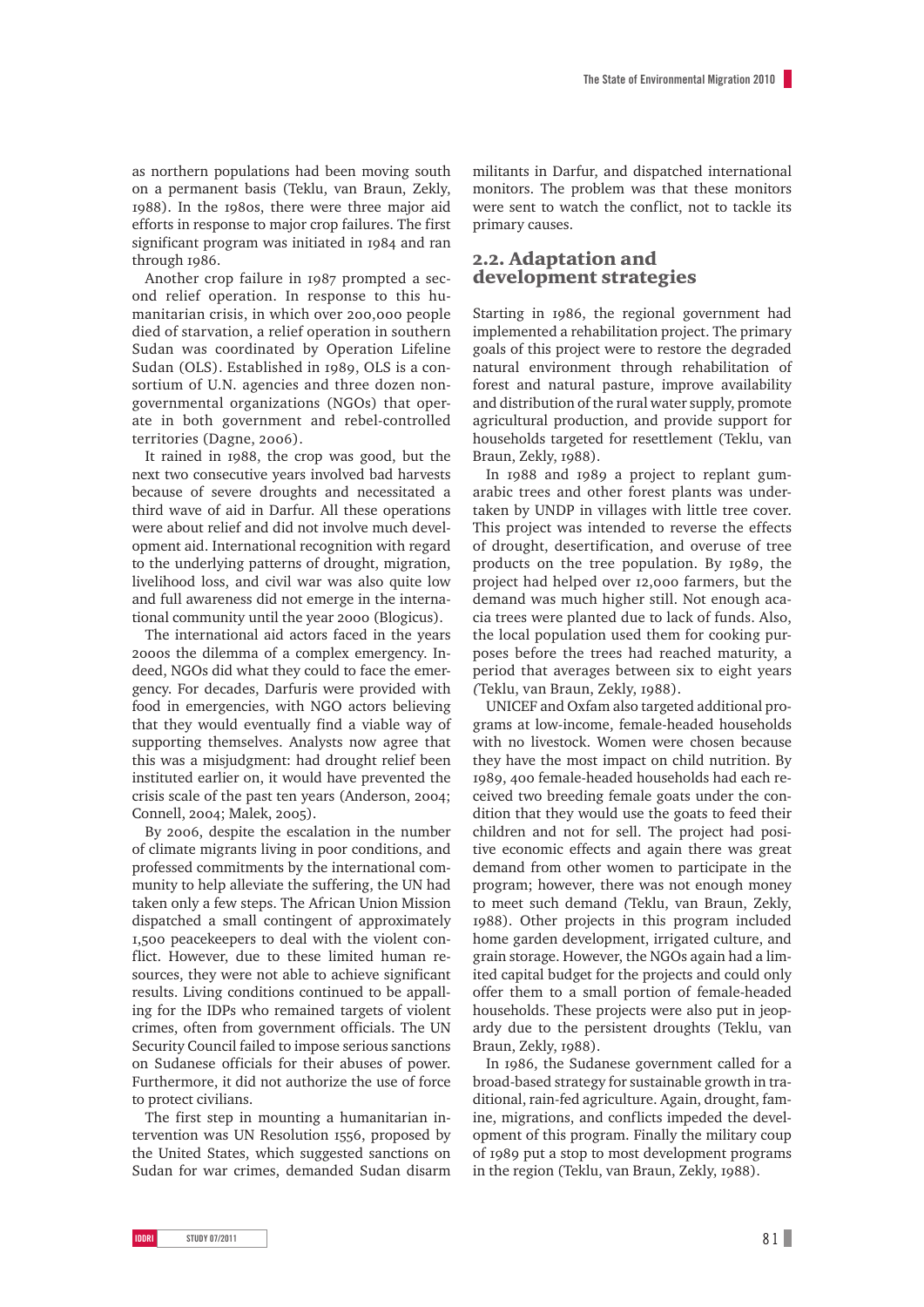

**Map 3.** Migrations trend of peasants farmers in the semi-arid and central parts of Sudan

Source: IFRI, 1998.

### **3. Assessing international aid**

#### 3.1. A conflict that was not forecast

Droughts are slow onset events whose impacts are difficult to forecast. Still, early warning systems could have helped anticipating the crisis. According to Burr (2008), many of the subsistence farmers of Darfur had already noticed the effect of droughts on their oases in the 1970s. Had a better information system been in place, it might have been possible to monitor the situation and mobilize the response at earlier stages, which would have saved lives and prevented the worst environmental impacts. By the time the UN acknowledged the civil war, in 2003, 300,000 people had already been killed and 1.9 million people displaced.

#### 3.2. A failure of (nongovernmental) organization(s)

Despite these efforts, capacity building in Darfur has also remained slow, in part because the crisis is considered ongoing. As Dr. Rony Brauman, MD, former head of MSF (Doctors without Borders), points out, notwithstanding good faith and laudable intentions, humanitarian NGOs are often overwhelmed by the quantity and urgency of work that remains to be done and must often satisfy themselves with basic "patch-up" jobs. Dr. Brauman also draws attention to the difficulty in dealing with slow-onset events as humanitarian NGOs have much more experience in dealing with the immediate effects of disaster. Again, this shows the urgent need for implementing new frameworks and policies to deal with climate change since it often takes the form of slow-onset events.

Fear of sanctions did force Sudanese officials to allow humanitarian NGOs to come to Darfur, but this authorization did not last. On March 4, 2009, authorities in northern Sudan ordered the global humanitarian organization ACF International to leave Darfur along with CARE, MSF, Oxfam, Mercy Corps, Save the Children, the Norwegian Refugee Council, the International Rescue Committee, Solidarities, and CHF International. These ten organizations provided 60-80% of the total amount of assistance reaching Darfur at that time (ACF, 2009). Later on, other humanitarian NGOs were expelled on the grounds they were acting against the Khartoum regime, which said it would handle most humanitarian aid from that point on.

In addition, humanitarian help in refugee camps acts as a magnet; it unconsciously adds incentive to migrate by populations in need of help. This increases migration flows, blurring the differences between war refugees, climate migrants, and economic migrants, and making it difficult for aid groups to satisfy demand. In addition, ethnic tensions in the region are seldom solved by NGO aid. Basic needs may be met, but underlying social tensions remain.

Lastly, capacity building is meant to let Darfur better handle its own affairs once the NGOs leave; however, it only reinforces the imbalance between different regions. By incentivizing migration into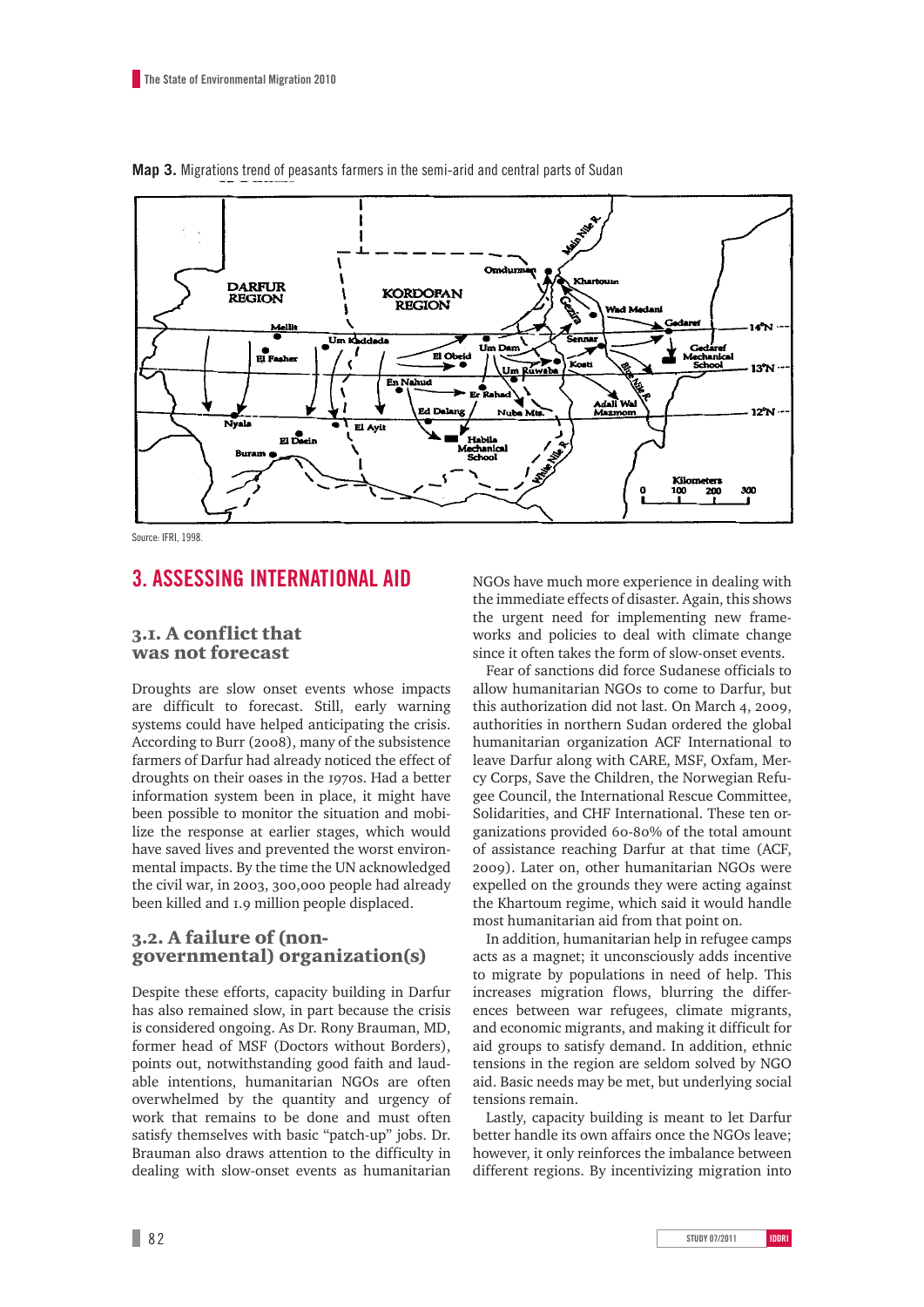camps, NGOs are undermining the capacity of those who do not or cannot migrate. Eventually, such people may be forced to leave their homes, as well.

### 3.3. A failure of the international community

What's more, the UN Security Council's action was only focused on the conflict itself, rather than on root causes. Efforts to address the conflict more thoroughly were stonewalled by UN Security Council members with economic ties to the oilexporting central government, including France, China, and Russia.

Prunier (2007) acknowledged the failure of the international community, mentioning how "powerless in the face of this disaster" the UN and the AU (African Union) had been. They had only been able to produce "symbolic measures and stalling tactics" (ibid.) He then went on to explain how "totally ineffectual" the "under-equipped" African Union Mission in Sudan (AMIS) had been. He pointed out that "at least 35,000 men" would have been needed considering the size of Darfur, roughly that of France (ibid.).

That same year, UN Secretary Ban Ki-moon himself used the word inertia in describing a conflict that "claimed more than 200,000 lives during [the last] four years of diplomatic inertia." He wrote this when "Sudanese President Omar al-Bashir accepted a plan to deploy, at long last, a joint United Nations-African Union peacekeeping force in Darfur." (Washington Post, 16 June 2007). UNAMID, which was established in 2007, was in August 2011 the largest UN peacekeeping operation in the world involving 23,000 uniformed personnel and an annual budget, up to June 30, of more than \$1.8 billion. However, it has since had to withdraw from the north, following the government's refusal to allow a temporary renewal of its mandate, despite concerted international pressure to do so.

In June 2011, Kyung-wha- Kang, UN Deputy High Commissioner for Human Rights, visited the Darfur Zamzam IDP camp. She described herself as "shocked" by the living conditions (in spite of her experience in such camps), and said that "the UN system, protection cluster, and humanitarian assistance" were "trying as best as they can" but admitted they are rather powerless considering the "enormous challenge presented by the high level of migration" (UN News Service, 24 June 2011).

### **4. Steps forwards: improving the international response**

Migration is, for many Darfuris, the only viable adaptation strategy. NGOs and international actors should make migration one of several adaptation options. For example, by sharing seed technology that is more drought-resilient, NGOs can provide alternatives to migration for Darfuri farmers. Enhancing options for adaptation is much easier when interventions start early. In Darfur, much of the response came after a heated conflict was already underway. As a result, aid was limited to immediate and short-term assistance, instead of offering training on coping with drought. Such interventions trap refugees in a vicious circle where they grow dependent on the humanitarian groups and become more vulnerable and less autonomous.

1) Pre-emptive resettlement in anticipation of the drought could have been another adaptation strategy that could have helped mitigate the crisis. Indeed, most voluntary migration does not occur at the peak of a drought, but before or after (Gemenne, 2009). By encouraging people to move before conditions hit rock bottom, it may have been possible to move vulnerable populations out of harm's way and reduce ecological pressure. However, policymakers should be careful not to confuse such resettlement with the abusive forced displacements practiced in many parts of the world.

2) Two NGOs present in Darfur, Oxfam and the Danish Refugee Council (DRC), were involved in "peace-building linked to water and other basic services" until they were expelled (Bovey, 2008). Oxfam and DRC set up inter-tribal committees "to reinforce the local traditional authorities' capacities to solve and prevent local conflicts linked to basic necessities" (Danish Refugee Council, 2009). Prior to colonization, and until about some 60 years ago, the relationship between Arab nomads and African farmers was friendly and, as mentioned earlier, tribal councils addressed major issues of social conflict. The Oxfam/DRC project was geared at reviving these vital social organs. And it worked: local councils settled many conflicts, receiving help from the NGOs only when an additional mediator was needed (DRC, 2008). Local partnerships are more effective: Oxfam's IDP camps, for example, met basic water and sanitation needs in less time, with fewer resources and staff, than many other international actors, thanks to their community partnerships and their highly sustainable model of hiring national staff.

Some small NGOs have programs that could be implemented in Darfur. CARI (*Centre d'actions et de réalisations internationales,* Center for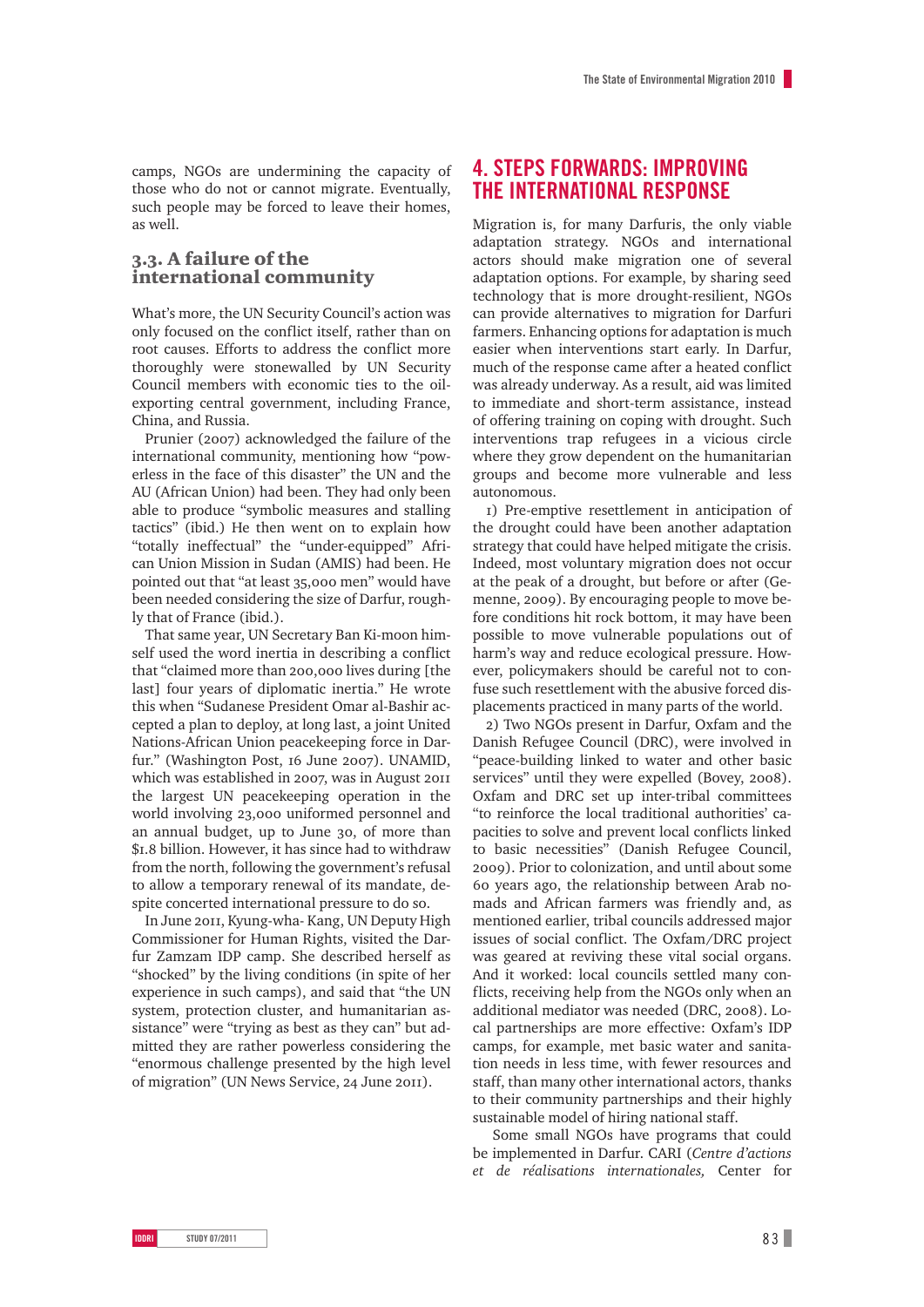International Actions and Achievements) for instance, helps African populations in arid areas in Sub-Saharan Africa and North Africa using agroecology. It works in desertification control, protection of oases, and access to water and sanitation (Burget, 2011). Again, as seen with Oxfam and the DRC, CARI works with local partners, as well as national and international actors, to implement the UN Conventions to Combat Desertification (UNCCD). Its expertise would benefit the Darfur region. But due to safety concerns, political tension with the Khartoum regime and the presence, often overwhelming, of international instances and major NGOs it is difficult for small NGOs first to be present, and when they are, to be heard as most are often kept out of meetings.35 Though such programs have a direct impact on environmental change (and therefore, on migration and displacement patterns in the region), their technical expertise has not been part of the international response (CARI, 2011). Similarly, designs for a "Great Green Wall" of trees along the Sahel-Sahara border are promising from an ecological perspective, but remain unimplemented politically in some places, including Sudan, which suffers from some of the region's fastest rates of deforestation.

### **Conclusion**

The recent famine crisis in the horn of Africa reveals that the international community has learned little from Darfur: intervention is again happening only after the crisis is well underway, despite the consensus of experts that early action is essential. While vast sums are spent on humanitarian aid, little of it is being spent efficiently, in part because of this "crisis" mindset; a lack of coordination and collaboration is also problematic. Most of all, the entire humanitarian enterprise fails to account for deeper social processes of famine, drought, and migration in Northeast Africa, processes that in many cases do not adhere to national boundaries but are regional.<sup>36</sup>

In June 2011, the UN-backed International Conference on Water for Sustainable Peace in Darfur opened in the region. This conference was sponsored by the UN-AU peacekeeping mission in Darfur (UNAMID). Officials from the Sudanese government and the UN Country Team (UNCT) were involved. A \$1 billion appeal was launched for 65 water projects across Darfur. So far this year, UNAMID has distributed 3,000 rolling water carriers to villages across Darfur. In the past year, it has procured 150 recycling waste-water treatment plants, drilled 43 wells throughout the region, and plans on developing 192 water sources (UN News Service, 24 and 27 June 2011). However, these resources are tiny compared with the region's vast size and population.

For all of the expert consensus about the causes and consequences of the conflict in Darfur, changing global mindsets remains elusive. "Crisis" brings international attention and funds, while sustainable development programs, many of them driven by smaller, less politically-powerful NGOs and civil society organizations with a community-based model, remain sidelined. The result is that the root causes of the conflict in Darfur remain. The land remains degraded by climate change and ecological disaster. Migration remains the only adaptive strategy for many households. Social tensions remain in place and methods for mediating conflict are few and far between. Considering such a situation, it seems likely that Darfur will continue to experience environmental pressure, no-choice migration, and weak social capacity for adaptation in the face of global climate change. To avoid such a fate, local, national, and international actors must change their paradigmatic understanding of the environment-society-migration nexus.  $\blacksquare$ 

<sup>35.</sup> Interview with M. Persichino, over the academic year 2010/2011.

<sup>36.</sup>Ibid.